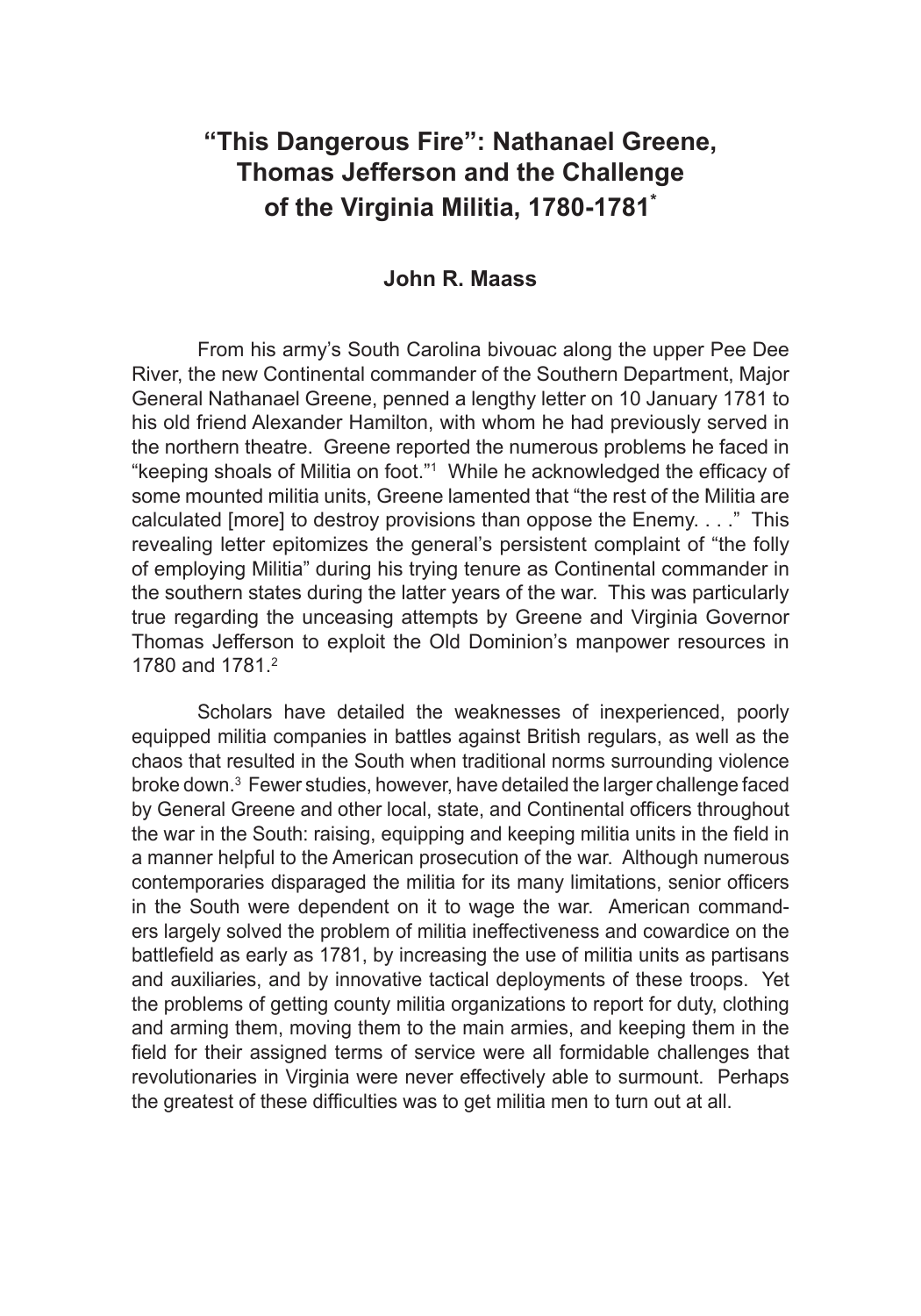#### 50 OAH PROCEEDINGS

In their attempts to field a force to repel British invasions in 1780 and 1781, political and military leaders faced numerous incidents in which militia companies failed to assemble as ordered, reported for service with a fraction of their strength, rioted over draft laws, and refused outright to participate in the Revolutionary struggle. These men were not loyalists, but part of what historian John Shy called "the great middle group of Americans. . . people who were dubious, afraid, uncertain, indecisive, many of whom felt that there was nothing at stake that could justify involving themselves and their families in extreme hazard and suffering." The existence and magnitude of this class of people can be seen by the overt insurgence of militiamen and "disaffection" of the people Greene and Jefferson faced late in the war.<sup>4</sup>

As civilian and military leaders alike wrestled with a number of problems related to raising militia units in Virginia as the war in the South intensified, often their largest concern was getting men to mobilize at all. "O that we had in the field[,] as Henry the Fifth said, some few of the many thousands that are Idle at Home," Greene wrote to a subordinate.<sup>5</sup> This failure of militia regiments to mobilize had a profound effect on military operations. "The tardiness of the people puts it out of my power to attempt anything great," Greene concluded in a typical letter. While officers, legislatures, and governors could call out militia regiments and institute drafts, many factors conspired against them in their efforts to deliver men to the patriot army.<sup>6</sup>

Whig militiamen worried about the safety of their families during times of enemy incursions, which led many to ignore calls to turn out for military service. Greene was troubled by reluctant militiamen as Lord Cornwallis began his invasion of North Carolina. "The people have been so harassed for eight months past and their domestick matters are in such distress that they will not leave home," he reported to Congress, "and if they do it is for so short a time that they are of no use." Indian threats in western regions dissuaded many "Mountain Men" from marching toward Greene "until the apprehensions of danger. . . may in some measure be removed." British commanders also recognized that minor offensives in various parts of the South assisted Cornwallis' main thrust against Greene by "obliging the Militia to return to take care of their own property."7

In addition to concerns about family safety, men frequently avoided militia service during seasons of pressing agricultural demands. Jefferson recognized such considerations but clamored for militia units or draftees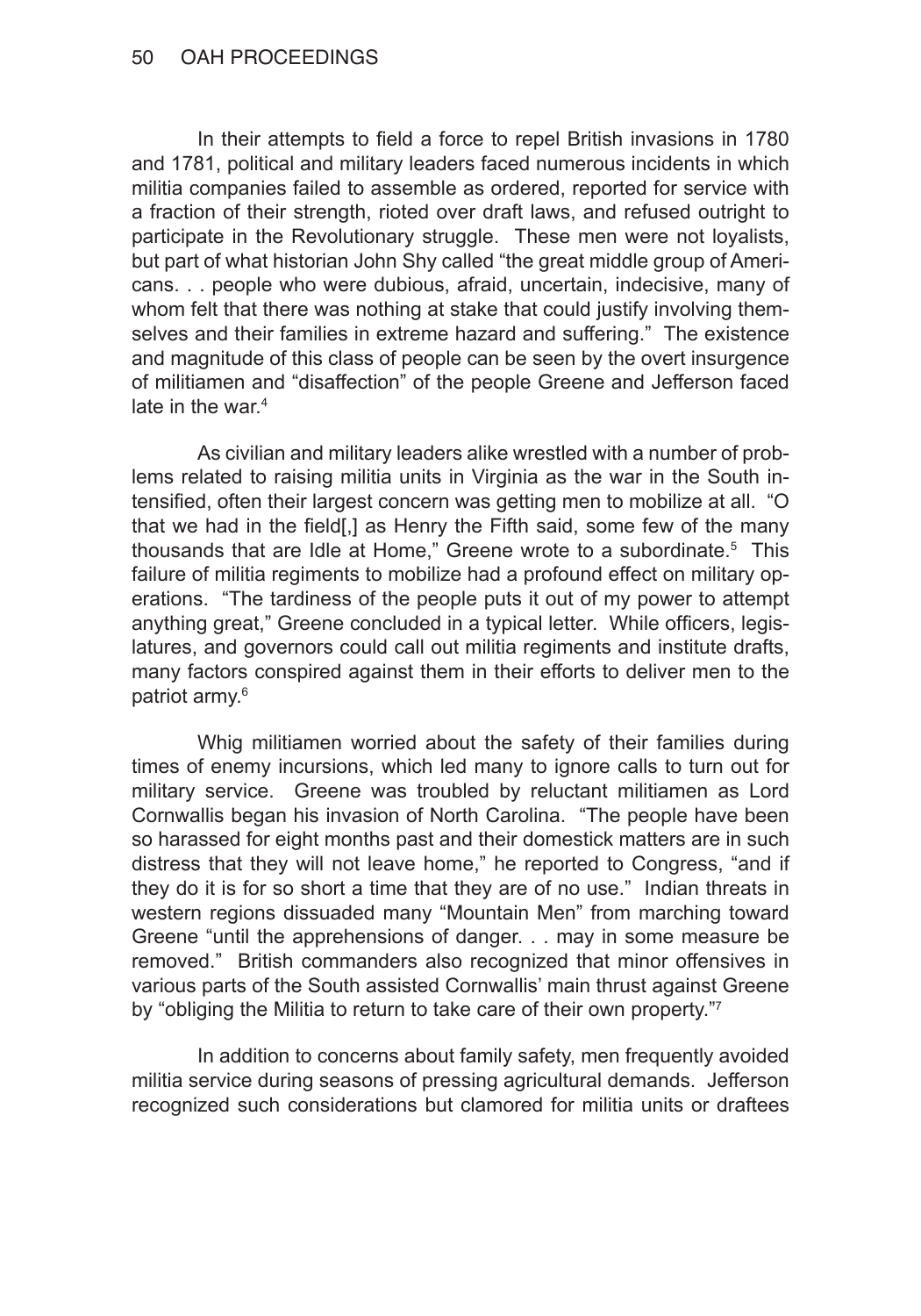nonetheless. "It seems vain to plant and sow and leave the Enemy unopposed to reap," he warned a militia officer, adding that he hoped neighbors would help plant the crops of those men called away. Rockbridge County's militia commander complained to Jefferson in April 1781 that if his men went to join Greene "they will not be able to Raise Spring Crops, and therefore their familys and Stocks must suffer, as they (Mostly) have not a person behind them when they are gone from home to work their Small farms." Charlotte County's men objected to a tour of service the following month, "alleging they Can't Cultivate their plantations for even a prospect of bread the ensuing Year."<sup>8</sup> Jefferson was plagued with reports like these that spring from numerous counties in his state.<sup>9</sup>

In a number of instances, Virginia militia officers attempted to persuade Jefferson to alter the terms of their counties' service. Several officers of Berkeley petitioned to have their county's call-up rescinded altogether in favor of a plan to enlist volunteers for service. Rockbridge's militia commander wrote to the governor to report the dissatisfaction among his men. "They. . . are of the opinion," he reported in April 1781, "If your Excellency and Councel knew the Duty this County has done since last October you would Excuse them at this time and call men from the Counties which have done less." A request to suspend the militia draft in Gloucester County "in consequence of our exposed position" came to Jefferson in May. After receiving a plea from Charlotte County to reduce the number of militia expected in early 1781 due to previous service given by their men, Jefferson gave in. "Send all able to do Duty who have not performed their Tour, and all Delinquents, with which we shall be satisfied," he wrote to the county's enlistment officer.<sup>10</sup>

The Virginia Executive received so many appeals from county militia officers to suspend the draft or to avoid militia service that he was compelled to respond with what must have been extreme exasperation. "Of the eleven counties called on" for militia tours in the spring of 1781, Jefferson wrote to Richmond County's commander, "seven have applied to be excused. You will immediately see Sir what would be the consequence of complying with their request."<sup>11</sup> The governor refused to accede to this last appeal, but he was not always at a luxury to do so. On March  $1<sup>st</sup>$ , 1781, Jefferson ordered New Kent County to provide 104 militia men for immediate service. Eight days later he received word that "out of 104 Men ordered [for militia service] from the County of New Kent, only 28 could be prevailed upon to set off, and of these perhaps one half will desert before they reach the place of destination. The reason they assign to their refusal is that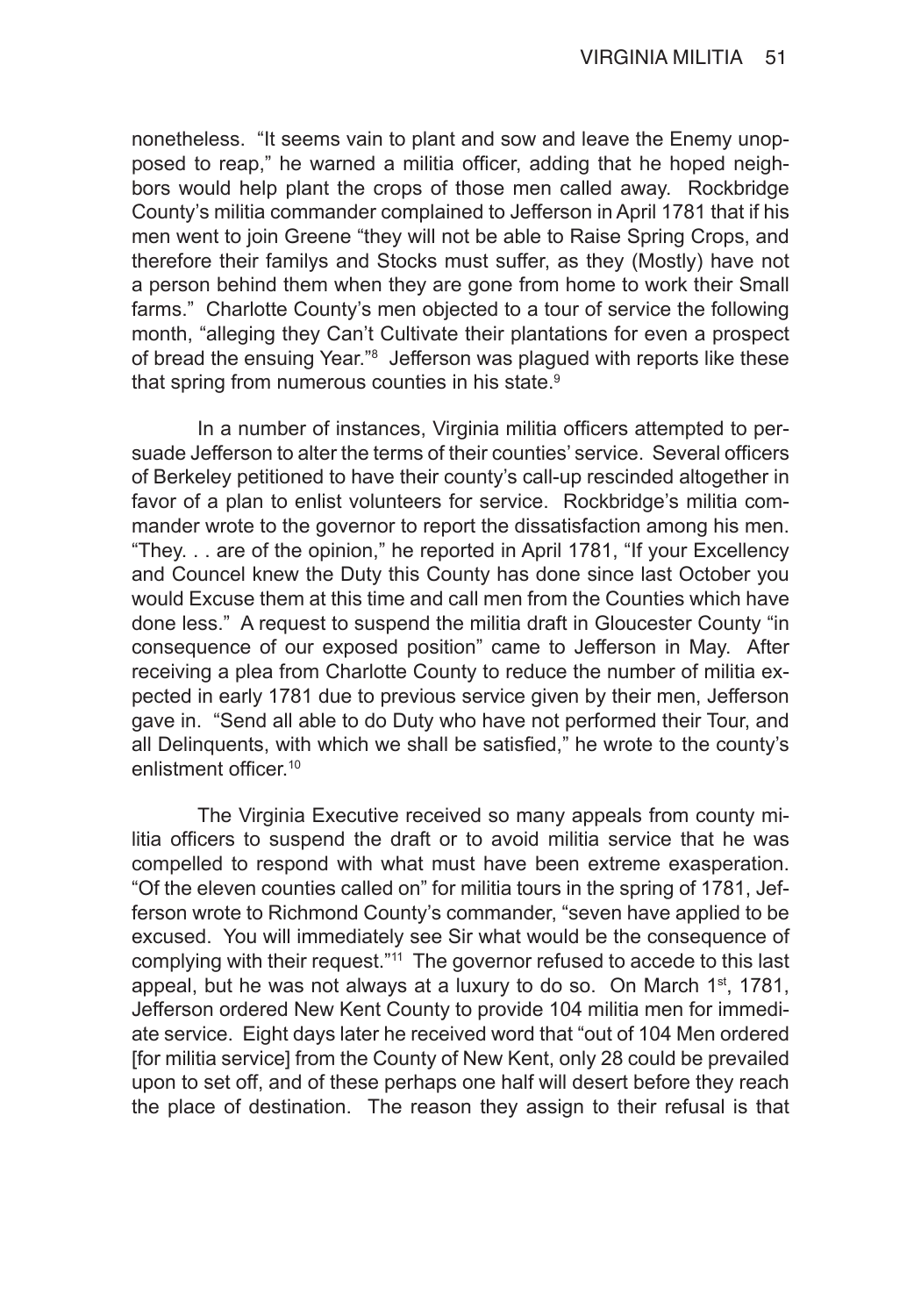many others have deserted with impunity and until those are punished they will do no duty." That day, the New Kent contingent arrived in Williamsburg with only twelve men. Jefferson received a lengthy explanation for the poor turnout from one of that county's officers, who observed that "the defect in not sending down the full number required of us does not arise from any disaffection." With few alternatives, Jefferson had to turn to other counties to make up New Kent deficiencies.<sup>12</sup>

Perhaps the most portentous and potentially fatal source of dereliction of duty on the part of militiamen was their disaffection from the Revolutionary cause. Modern historians have distinguished between the thousands of committed Loyalists from the Carolinas and Virginia, many of whom shouldered muskets in the service of the Crown, and the "solid, respectable men who differed from the rest in little but their disaffection."13 Acts of disaffection late in the war included violence against Whigs, disobedience to mobilization orders, rioting, and what officials regarded as insurrection. These displays were different than joining provincial regiments or Tory bands, yet no less dangerous to the Revolutionary movement. This hostility toward and estrangement from Whig political and military objectives and demands translated into severe manpower problems for southern revolutionaries in their struggle against the British late in the war.

Disaffection was a problem for southern patriots from the beginning of the conflict.14 In Virginia, discontent with the war began as early as 1777, particularly in the backcountry. By 1780, however, the British invasion of the Carolinas brought forth disaffection on a larger scale, as military needs imposed ever-growing demands on reluctant rebels and the British threat distracted state authorities from quelling discontent.15

Historian Emory Evans has recently concluded that "the Revolutionary movement created considerable unrest in Virginia between 1776 and 1781, some of it far more serious than simple protests against draft laws, military service, and taxes." While Evans concentrates on counties in Southwest Virginia, discontent, disturbances, and revolts occurred throughout the state in 1780 and 1781, facts which impaired the state's ability to utilize its manpower for war.16

On October 27, 1780, Thomas Jefferson sent a disturbing message to the Virginia delegates of the Continental Congress, alerting them that a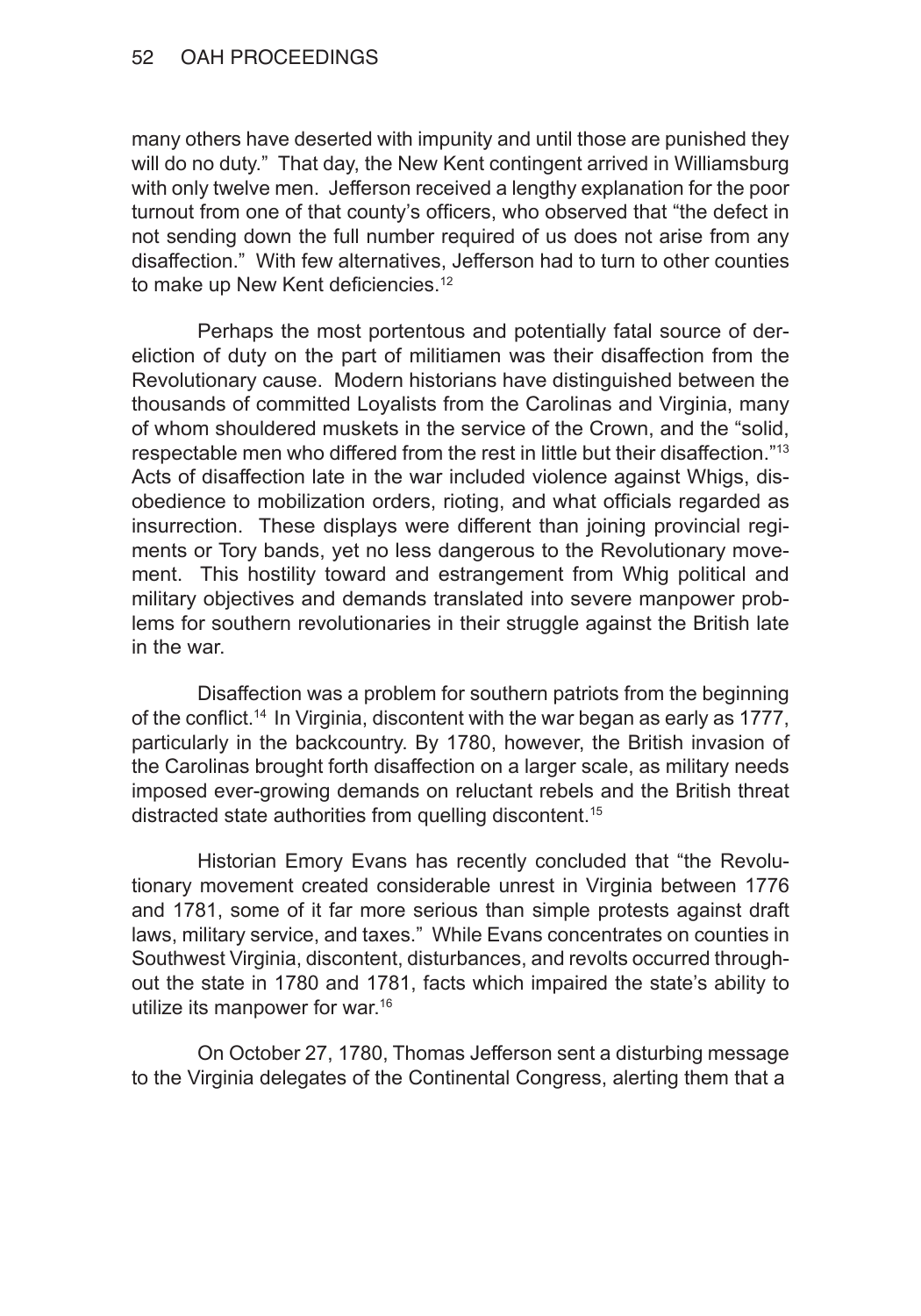very dangerous Insurrection in Pittsylvania was prevented a few days ago by being discovered three days before it was to take place. The Ringleaders were seized in their Beds. This dangerous fire is only smothered: When it will break out seems to depend altogether on events. It extends from Montgomery County along our Southern boundary to Pittsylvania and eastward as far as the James River. Indeed some suspicions have been raised of its having crept as far a Culpeper.<sup>17</sup>

Alarms became all too common for Revolutionary authorities in Virginia with the success of British arms in the Carolinas and Tidewater Virginia. Bedford County was the scene of a disturbance in 1781 by a number of "conspirators" with a "disposition to become hostile." Local authorities were able to quell the unrest before it became general.<sup>18</sup> Many citizens in the Portsmouth area opposed the Revolution, though they were reluctant to join British ranks for fear of reprisals in the absence of red-coated troops.19 Jefferson wrote of a "disaffection which has been lately discovered in the middle country" in 1780, presumably the Piedmont, and later of the same discord in the southern part of Virginia.<sup>20</sup> Montgomery County, in the western part of the state, was so disaffected that Jefferson feared the Kings Mountain prisoners could not be kept there for fear of their liberation by local sympathizers. The next spring in that county, "nearly one half of our militia are disaffected, and therefore cannot be drawn into the service by threats or otherwise," William Preston advised the governor.<sup>21</sup>

By late spring, 1781, disaffection interfered with militia service to such an extent that Jefferson sought legislative remedies "to enforce the calls of the executive for militia to attend in the field. Whether deficiencies of which we have had reason to complain proceed from any backwardness of militia themselves or from a want of activity in their principal officers," he noted, "I do not undertake to decide."<sup>22</sup> In March 1781 a Virginian wrote of an expected reinforcement expected by General Greene from Washington County, Virginia. It never materialized, "whether to attribute it to disaffection or some other cause I know not, but every obstacle was by the County Lieutenant thrown in the way to prevent the men coming.<sup>"23</sup> Private citizens also sought to advise the Virginia General Assembly of discord within the state. Several petitioners notified the House in May 1781 that "nothing is so likely to break the Spirit of the Body of the People, and dispose them tamely to the British yoke" than large drafts of militia, "especially in Seed Time and Harvest."24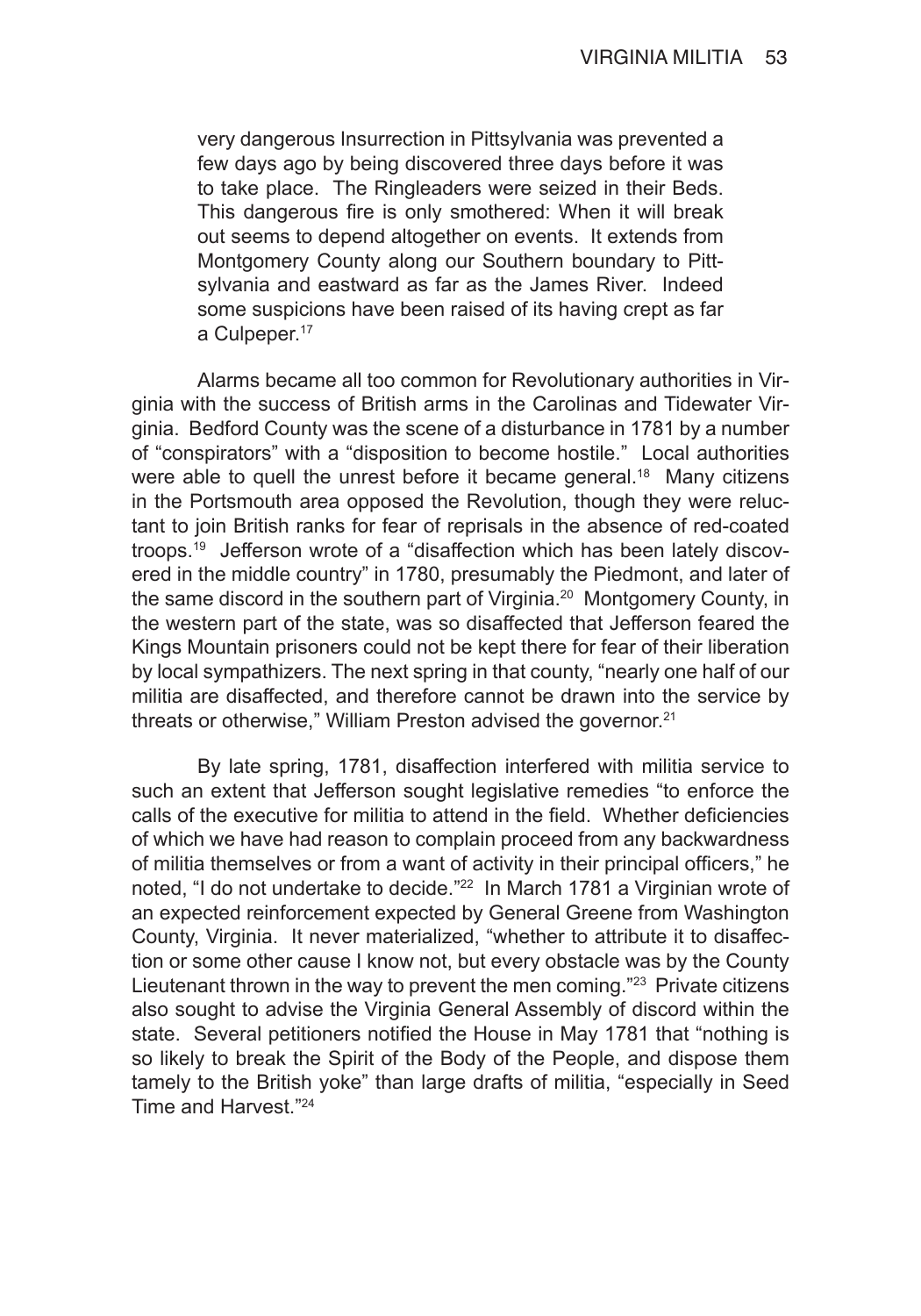As these petitioners recognized, the most bitter resentment against serving in the field was caused by the drafting of militia late in the war. Drafted men were likely to serve for extended periods of time, far from home and without their neighbors, as would be the case in a routine militia tour. Furthermore, those drafted would serve individually in Continental battalions, or in state regiments for lengthy service periods.25 A number of incidents transpired in Virginia in which disaffected citizens disrupted or prevented the draft from taking place, notably in 1781. Bedford County's militia commander failed to carry out the draft in his county for fear that it would cause an uproar among the people.<sup>26</sup> In May 1781 a Virginian reported that "those mutinyous rascals in Augusta and Rockbridge amount to a majority, a *great* majority in Augusta!"27 In those two western counties, "the people seem much aversed to" the draft, though an officer at Staunton did not think these citizens constituted a majority. Nonetheless, a considerable number of them "in a very bold and daring manner" seized the official draft papers and destroyed them to prevent involuntary service by the militia. $28$  In late April, a crowd "much out of humour" prevented Augusta County officials from proceeding with the draft. The men reportedly acknowledged a willingness to defend their country, "yet they would suffer death before they would be drafted 18 months from their families and made regular soldiers of."29 Hearing of this nearby event, Rockbridge militiamen rioted shortly thereafter to prevent the institution of the draft there. They "got into the Court House[,] Seased the table, carried it off in a Roiatous manner," and advised their officers they "would not be drafted for Eighteen Months and be regulars."30

In the northwestern counties of Frederick, Berkeley, and Hampshire, numerous inhabitants were alienated from the Revolution in the spring of 1781. Berkeley men petitioned the state legislature to have recruits from the militia be volunteers instead of draftees, but this was ignored.<sup>31</sup> Citizens and militia troops rioted in Hampshire over the draft act, prevented tax collections, and harbored deserters in their midst. "Their principal object," a resident informed Jefferson, "is to be clear of Taxes and Draughts."32 Of these riots, the governor responded that "Laws made by common consent must not be trampled on by Individuals. It is very much the interest of the good to force the unworthy into their due Share of Contributions to the Public Support, otherwise the burthen on them will become oppressive indeed.  $\ldots$   $^{33}$  Prior to these riots, the militia companies of Frederick, Berkeley, and Hampshire refused to serve in the western theatre. Colonel George Rogers Clark, for whose trans-Allegheny operations the militia was intended, wrote bitterly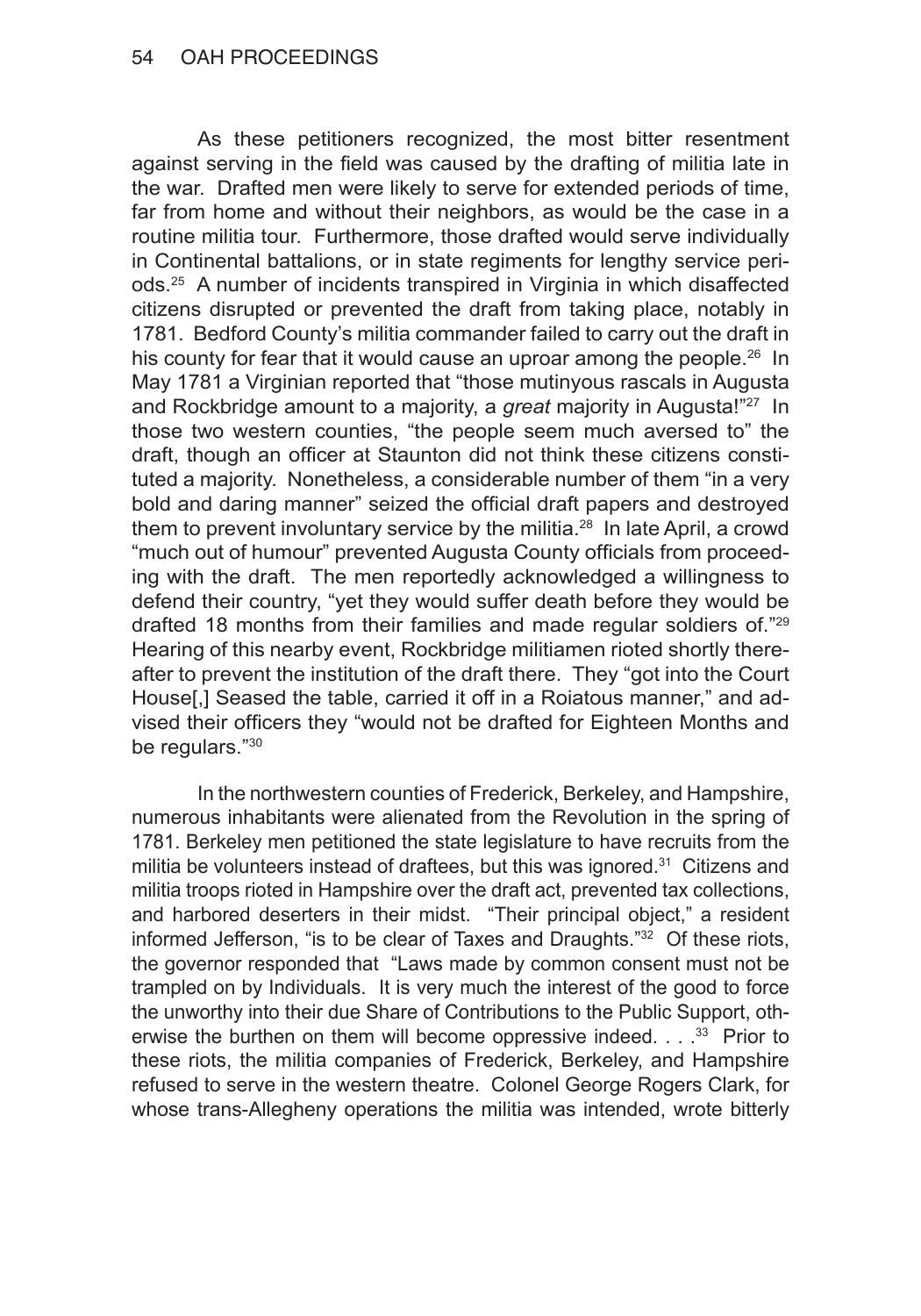that "the Militia of those counties would have marched with cheerfulness had they not been encouraged to the Contrary" by their officers.<sup>34</sup>

In the eastern counties of Virginia, rioters also protested the draft. The county lieutenant of Northampton resigned his commission in 1781 in opposition to drafting militia soldiers, a process he deemed "inconsistent with Liberty and Free Government."<sup>35</sup> In December 1780 Lancaster County rioters disarmed the officer responsible for drafting its militia, "and took from me the papers relative to the draft which prevented my carrying it on." Although this officer held a court martial to condemn those responsible for the outrages, he was powerless to capture those responsible.<sup>36</sup> In April 1781 over two hundred men in Accomack "armed with Clubs" gathered at the courthouse to prevent the completion of the draft, which was affected by stealing the militia list from the county clerk. Several days later the same mob took over the courthouse "armed with clubs, swords, guns and pistols. . . [and] all unanimously declared they were determined to oppose the Draft at the hazard of their lives." These events, a witness reported, "have thrown the County into the greatest confusion imaginable. People begin to publish, propagate and avow the most dangerous doctrines, sentiments and opinions."37

For Nathanael Greene, Thomas Jefferson, and other Revolutionary leaders, the use of militia units to defend the southern states posed particular problems, though most of them grudgingly recognized the militia were indispensable in the Southern Department. Part of Greene's military genius was his ability to employ his militia tactically in such a way as to take advantage of its strengths. The flaws of southern militia regiments, however—short enlistments, wastefulness, a lack of arms and accoutrements, desertions, etc.—were problems deeply rooted in the widespread disaffection that existed in the South. No southern civil official or military officer was able to resolve completely this dual concern—manpower and disaffection toward the Revolution— which was cyclical in nature. Without the approbation of the people, revolutionaries could not count on adequate militia support; without a substantial militia force in the field, patriot forces could not resist the enemy long enough to assure Whig leaders of the support of the citizenry. Greene captured the essence of the problem in a brief letter to Washington in late June 1781. "I shall keep the peoples' hopes alive," Greene assured his commander, "but what shall I do without men?"38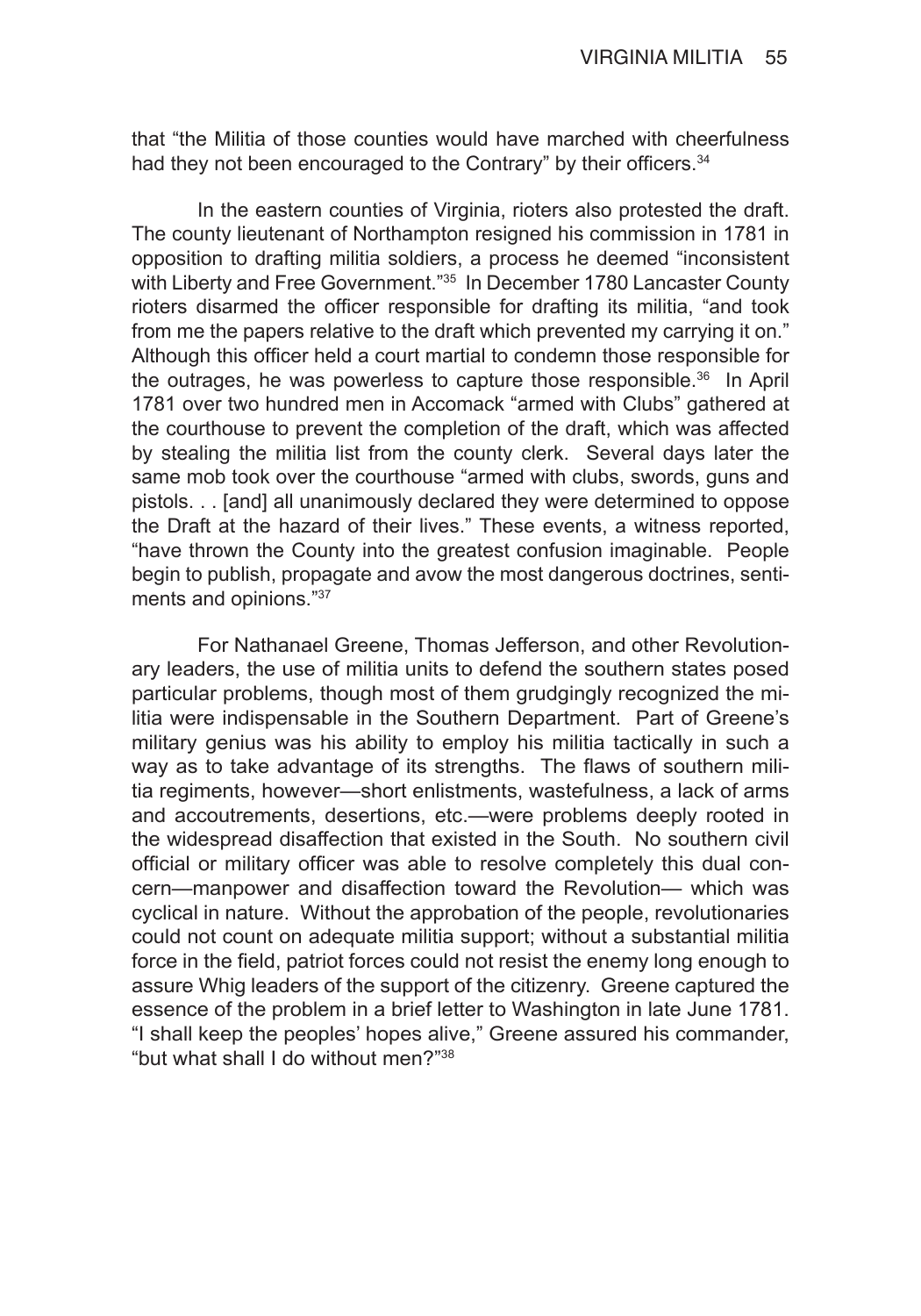### 56 OAH PROCEEDINGS

#### **NOTES**

A similar version of this paper was presented in June 2004 at the joint meeting of the 18th Century Ireland Society and 18th Century Scottish Studies Society, The Centre for Irish-Scottish Studies, Trinity College Dublin, Ireland, and was published in the *Journal of Scotch-Irish Studies*, vol. 2 (Fall 2004).

1. Nathanael Greene to Alexander Hamilton, 10 January 1781, Richard K. Showman, et. al., editors, *The Papers of General Nathanael Greene* (Chapel Hill: University of North Carolina Press, published for the Rhode Island Historical Society, 1976- ) 7:87-91. Greene referred to the surrender of Charleston on May 12, 1780 and the defeat of Major General Horatio Gates by British forces on August 16, 1780 a few miles north of Camden, South Carolina.

2. Ibid. His reference to Sumter, Marion and Clarke refers to militia commanders Thomas Sumter and Francis Marion of South Carolina and Elijah Clarke of Georgia.

3. One need only look at the rebel disaster at Camden in August of 1780, to support this conclusion, shared by numerous contemporaries. Probably the best account of this battle and the campaign that led up to it is the narrative of Lt. Col. Otho Holland Williams of the Maryland Line, in W. Gilmore Simms, *The Life of Nathanael Greene: Major-General in the Army of the Revolution* (New York: Derby and Jackson, 1859), 359-83. Williams was a participant in the battle. The most recent and thought-provoking book to detail the breakdown of societal norms in the context of Revolutionary militia deployment is Wayne E. Lee, *Crowds and Soldiers in Revolutionary North Carolina: The Culture of Violence in Riot and War* (Gainesville: University Press of Florida, 2001). See also Harry M. Ward, *Between the Lines: Banditti of the American Revolution* (Westport, CT: Praeger Publishers, 2002.)

4. John Shy, *A People Numerous and Armed: Reflections on the Military Struggle for American Independence* (Ann Arbor: University of Michigan Press, 1990), 235-36; Thomas C. Barrow, "The American Revolution as a Colonial War for Independence," *The William and Mary Quarterly*, 3rd Ser., 25 (July, 1968): 459. Disaffection during the war has been discussed most notably in Ronald Hoffman, "The Disaffected in the Revolutionary South," in Alfred F. Young, ed., *The American Revolution: Explorations in the History of American Radicalism* (DeKalb: Northern Illinois University Press, 1976), 273-316; Ronald Hoffman, *A Spirit of Dissension: Economics, Politics, and the Revolution in Maryland* (Baltimore: Johns Hopkins University Press, 1973.); Ronald Hoffman, Thad Tate and Peter J, Albert, eds. *An Uncivil War: The Southern Backcountry during the American Revolution* (Charlottesville: University Press of Virginia for the U.S. Capitol Historical Society, 1985). See also: Jeffrey J. Crow, "Liberty Men and Loyalists: Disorder and Disaffection in the North Carolina Backcountry," 125-78; "Whig Authority and Public Order in Backcountry North Carolina, 1776- 1783," 99-124; Emory G. Evans, "Trouble in the Backcountry: Disaffection in Southwest Virginia during the American Revolution," 179-212; Michael A. McDonnell, "Resistance to the American Revolution," in Jack P. Greene and J. R. Pole, *A Companion to the American Revolution* (Malden, MA: Blackwell Publishers, 2000), 342-51. McDonnell's essay on this volume is an excellent overview.

5. Greene to Steuben, 3 February 1781, *The Papers of General Nathanael Greene*, 7:243.

6. Greene to Samuel Huntington, 5 May 1781, *The Papers of General Nathanael Greene*, 8:206-207; Greene to Joseph Reed, 4 May 1781, *The Papers of General Nathanael Greene*, 8:201.

7. Greene to Samuel Huntington, 31 January 1781, *The Papers of General Nathanael Greene*, 7:225; Col. Arthur Campbell to Jefferson, 7 February 1781, William P. Palmer, ed., *Calendar of Virginia State Papers and Other Manuscripts from April 1, 1781 to Decem-*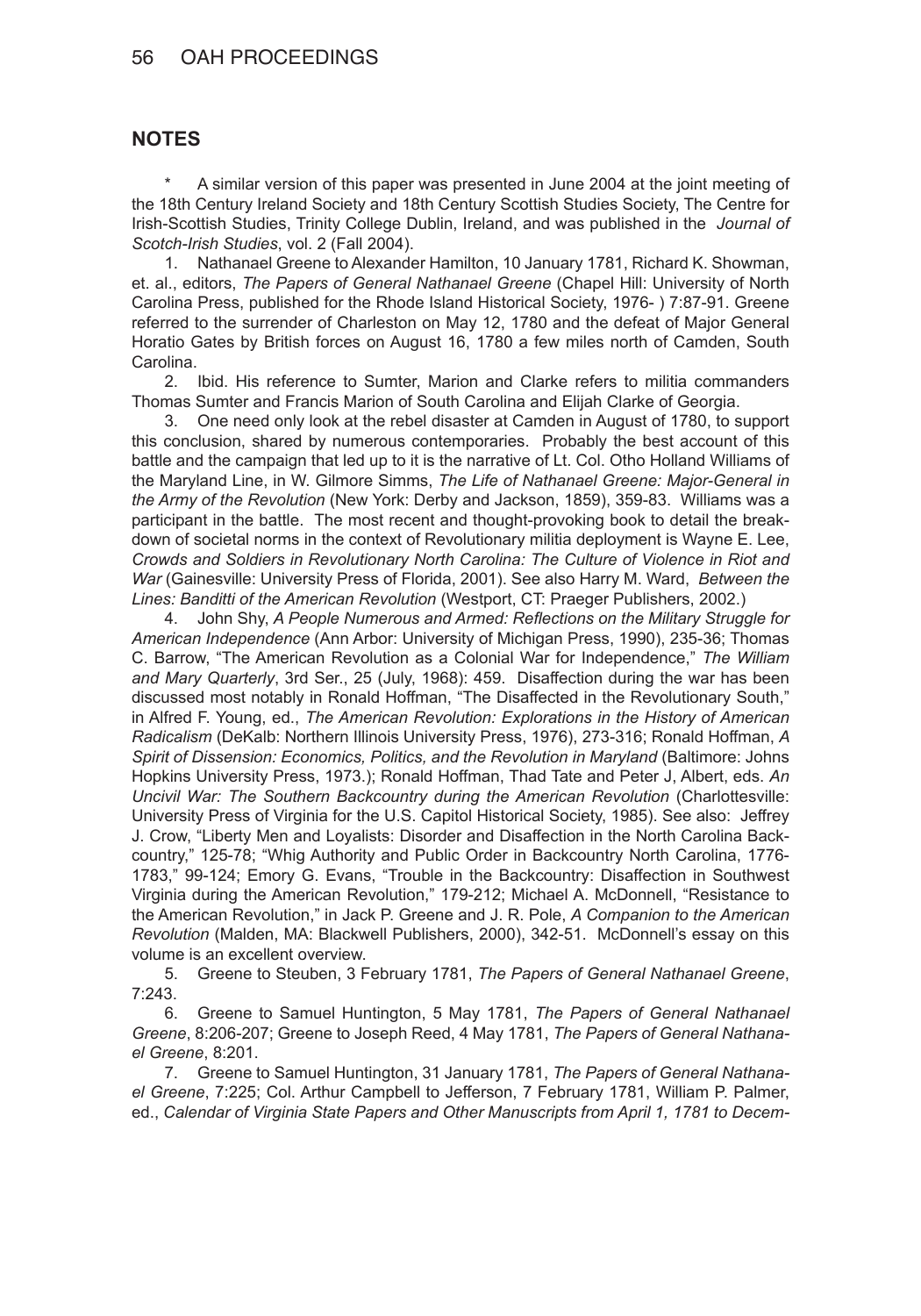*ber 31, 1781,* (Richmond: Sherwin McRae and the Virginia State Library, 1881), 1:494; Col. Arthur Campbell to Jefferson , 4 June 1781, Julian P. Boyd, ed. *The Papers of Thomas Jefferson,* (Princeton: Princeton University Press, 1951- ), 6:80; William Preston to Jefferson, 13 April 1781, Boyd, *Jefferson's Papers*, 5:436; Lord George Germain to Sir Henry Clinton, 7 March 1781, Walter Clark, ed., *The State Records of North Carolina* (Goldsboro, NC: Nash Brothers, 1899-), 17:990.

8. Jefferson to James Callaway, 16 April 1781, Boyd, *Jefferson's Papers*, 5:464; Samuel McDowell to Jefferson, 20 April 1781, Boyd, *Jefferson's Papers*, 5:507; Edmund Pendleton to Jefferson, 20 March 1781, Boyd, *Jefferson's Papers*, 5:191; Thomas Read, 4 April 1781, Boyd, *Jefferson's Papers*, 5:345.

9. William Preston to Jefferson, 10 April 1781, Boyd, *Jefferson's Papers*, 5:398; James Calloway to Jefferson, to Jefferson, 11 April 1781, Boyd, *Jefferson's Papers*, 5:402- 3; James Slaughter to Jefferson, 11 April 1781, Boyd, *Jefferson's Papers*, 5:407-8; William Call to Jefferson, 14 April 1781, Boyd, *Jefferson's Papers*, 5:441-42; George Skillern to Jefferson, 14 April 1781, Boyd, *Jefferson's Papers*, 5:449-50.

10. Col. Phillip Pendleton and others to Jefferson, 25 January 1781, *Virginia State Papers*, 1:461; Jefferson to Thomas Read, 10 April 1781, Boyd, *Jefferson's Papers*, 5:400; Samuel McDowell to Jefferson, 20 April 1781, Boyd, *Jefferson's Papers*, 5:507; Sir John Peyton to Jefferson, 3 May 1781, Boyd, *Jefferson's Papers*, 5:596.

11. Jefferson to Abraham Penn, 4 May 1781, Boyd, *Jefferson's Papers*, 5:598.

12. Jefferson to the County Lieutenants of Prince George and other Counties, 1 March 1781, Boyd, *Jefferson's Papers*, 5:32; John Walker to Jefferson, 8 March 1781, Boyd, *Jefferson's Papers*, 5:101-2; Steuben to Jefferson, 9 March 1781, Boyd, *Jefferson's Papers*, 5:106; William Clayton to Jefferson, 16 March 1781, Boyd, *Jefferson's Papers*, 5:154-55; Jefferson to Steuben, 10 March 1781, *Jefferson's Papers*, 5:119; Charles Dabney, 23 March 1781, Boyd, *Jefferson's Papers*, 5:214. By March 23rd, four of the New Kent officers had deserted along with most of the men.

13. Evans, "Trouble in the Backcountry," 212; Ekirch, "Whig Authority and Public Order in Backcountry North Carolina, 1776-1783," 99-100. Early 20<sup>th</sup> century historian H.J. Eckenrode described the unrest in Virginia, and by extension the rest of the southern states, as a problem of "discontent, malingering, and actual disaffection." These may be distinctions without difference. Eckenrode, *The Revolution in Virginia* (Boston: Houghton Mifflin Company, 1916), 174. Jeffrey Crow, however, writes that Loyalists included those who ignored, accommodated themselves to, or resisted "the onerous demands of a Revolutionary government," not only those who "loved the crown, upheld its rule, and abhorred the threat to good order and government posed by the Revolutionaries, though loyalists of that stripe could be found throughout the colonies." Crow, "Liberty Men and Loyalist," 127. Curiously, John E. Selby writes very little on disaffection in *The Revolution in Virginia, 1775-1783* (Williamsburg, Virginia: The Colonial Williamsburg Foundation, 1998). See also McDonnell, "Resistance to the American Revolution," 342-51.

14. The uprising of Highland Scots in the Cape Fear region in 1776, which culminated in their defeat at the Battle of Moore's Creek Bridge, is a well-known episode of hostility toward the Revolution in North Carolina, as was the 1777 Llewellyn Conspiracy in North Carolina. Hugh F. Rankin, "The Moore's Creek Bridge Campaign, 1776." *North Carolina Historical Review* 30 (January 1953): 23-60. Jeffrey J. Crow, "Tory Plots and Anglican Loyalty: The Llewellyn Conspiracy of 1777," *North Carolina Historical Review*, 55 (January 1978): 1-17. See also Laura Page Frech, "The Wilmington Committee of Public Safety and the Loyalist Rising of February 1776," *North Carolina Historical Review*, 41 (January 1964): 1- 20.

15. Eckenrode, *The Revolution in Virginia*, 232-37; Evans, "Trouble in the Backcoun-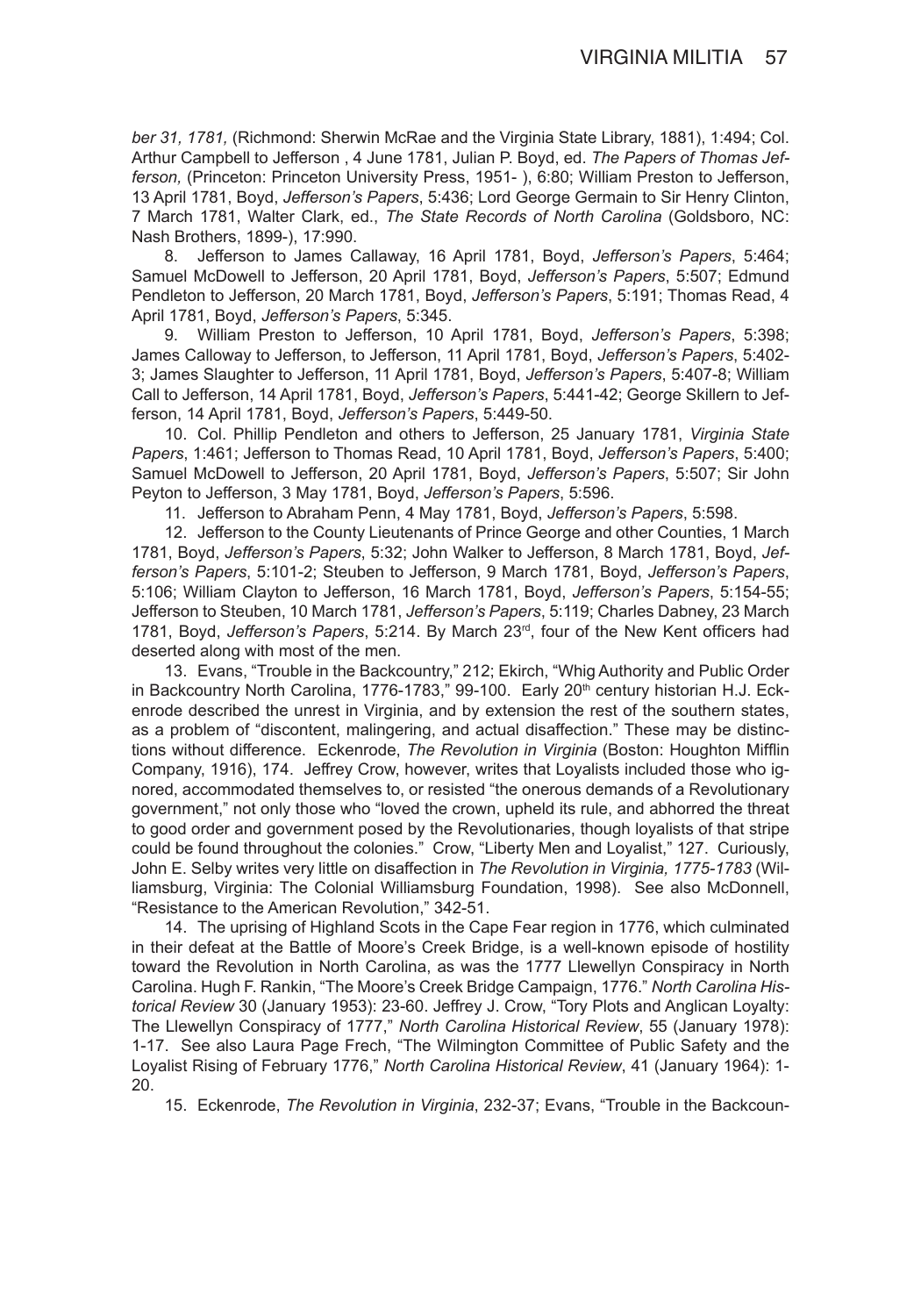## 58 OAH PROCEEDINGS

try," 179-84; Hoffman, "The Disaffected in the Revolutionary South," 277, 292-93.

16. Evans, "Trouble in the Backcountry," 179. Evans concentrates on Montgomery County.

17. Eckenrode, *The Revolution in Virginia*, 237. This near rebellion coincided with the nearby Surry County, N.C. disturbances.

18. James Callaway to Jefferson, 23 March 1780, *Virginia State Papers*, 1:590.

19. Brigadier Gen. Benedict Arnold to Sir Henry Clinton, 23 January 1781, Clark*, State Records of North Carolina*, 17:983.

20. Jefferson to James Wood, 1 November 1780, Boyd, *Jefferson's Papers*, 4:88, 92.

21. Jefferson to Huntington, 7 November 1780, Boyd, *Jefferson's Papers*, 4:98; William Preston to Jefferson, 13 April 1781, Boyd, *Jefferson's Papers*, 5:436-38

22. Jefferson to the House of Delegates, 28 May 1781, Boyd, *Jefferson's Papers*, 6:28.

23. Magill to Jefferson, 5 March 1781, Boyd, *Jefferson's Papers*, 6:63.

24. "Petition of Robert Poage and Others to the General Assembly…", Boyd, *Jefferson's Papers*, 6:57. Boyd gives no date for the petition but implies late may 1781.

25. For more details on the draft in the southern states in 1780 and 1781, see Robert K. Wright, Jr., *The Continental Army* (Washington: U.S. Army Center of Military History, 1989), 153-65; *The Papers of General Nathanael Greene*, 6:487n; and McBride, "The Virginia War Effort," 111. North Carolina had enacted a militia draft in 1777, and allowed draftees to be used for service as determined by Congress. See Clark*, State Records of North Carolina*, 24:128-29 for the law.

26. James Callaway to Jefferson, 23 March 1781, *Virginia State Papers*, 1:590.

27. Samuel Patterson to William Davies, 27 May 1781, Boyd, *Jefferson's Papers*, 6:23.

28. Maj. Thomas Posey to William Davies, 18 May 1781, *Virginia State Papers*, 2:107-8.

29. Col. George Moffett to Jefferson, 5 May 1871, Boyd, *Jefferson's Papers*, 5:603- 604. As late as May 1782, Augusta citizens petitioned the legislature in protest against the draft. See Legislative petition, Citizens of Augusta County, 30 May 1782, Library of Virginia, Reel 12, Box 15, Folder 34.

30. Samuel McDowell to Jefferson, 9 May 1781, Boyd, *Jefferson's Papers*, 5:621-22.

31. Legislative petition, Citizens of Berkeley County, 7 March 1781, Library of Virginia, Reel 19, Box 26, Folder 20.

32. Garret Van Meter to Jefferson, 11 April 1781, Boyd, *Jefferson's Papers*, 5:409-10; Garret Van Meter to Jefferson, 14 April 1781, Boyd, *Jefferson's Papers*, 5:409-10; Garret Van Meter to Jefferson, 20 April 1781, Boyd, *Jefferson's Papers*, 5:513-14.

33. Jefferson to Garret Van Meter, 27 April 1781, Boyd, *Jefferson's Papers*, 5:565-67.

34. George Rogers Clark to Jefferson, 27 March 1781, Boyd, *Jefferson's Papers*, 5:253. The insurrection was eventually put down by a militia force under General Daniel Morgan. Higginbotham, *Daniel Morgan*, 160.

35. Isaac Avery to Jefferson, 16 March 1781, Boyd, *Jefferson's Papers*, 5:153.

36. John Taylor to Jefferson, 5 March 1780, Boyd, *Jefferson's Papers*, 4:180-1.

37. James Arbuckle and others to Jefferson, 15 May 1781, *Virginia State Papers*, 2:97- 99. For another description of the Accomack riots, see George Corbin to Jefferson, 31 May 1781, Boyd, *Jefferson's Papers*, 6:44-46.

38. Greene to Washington, 23.